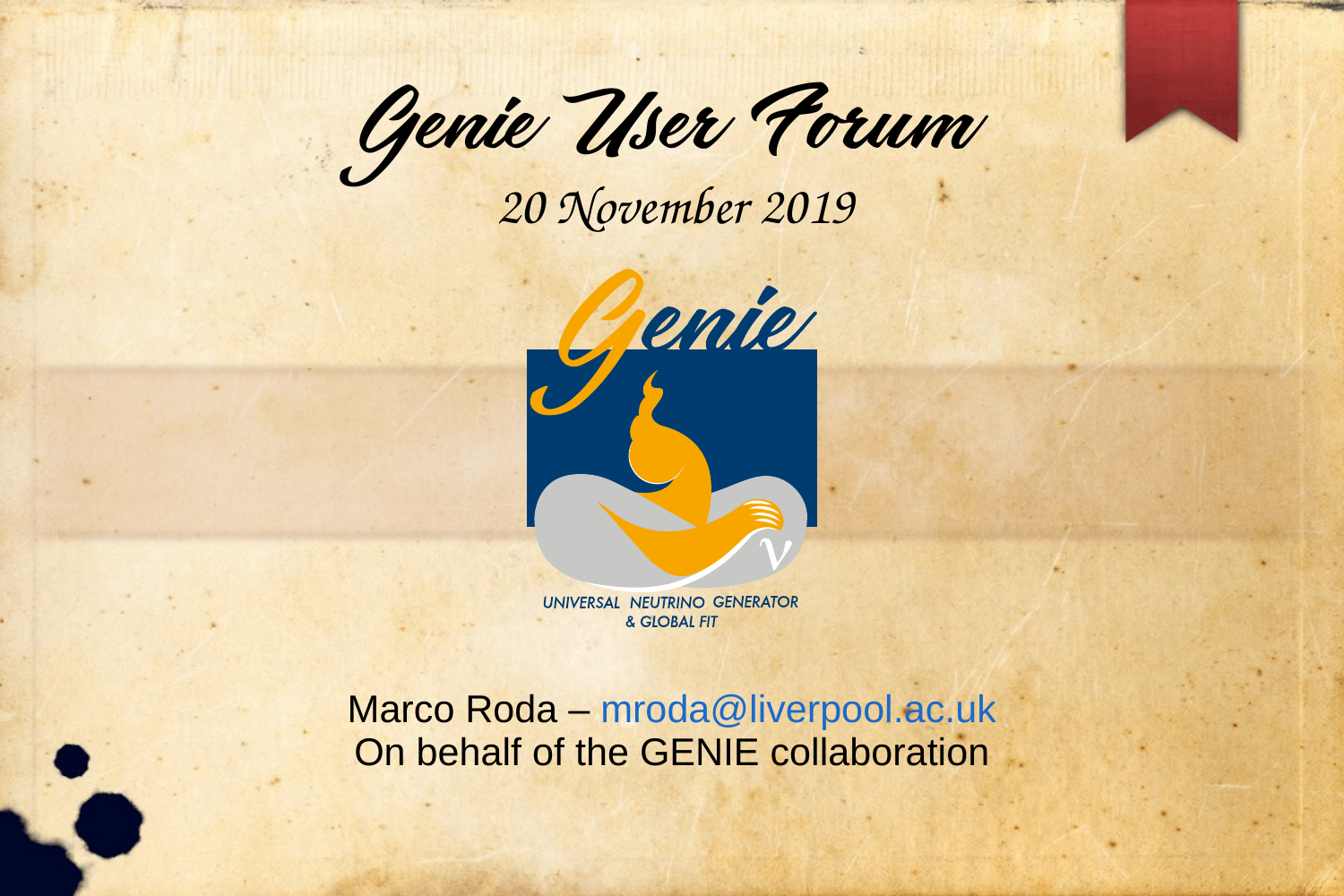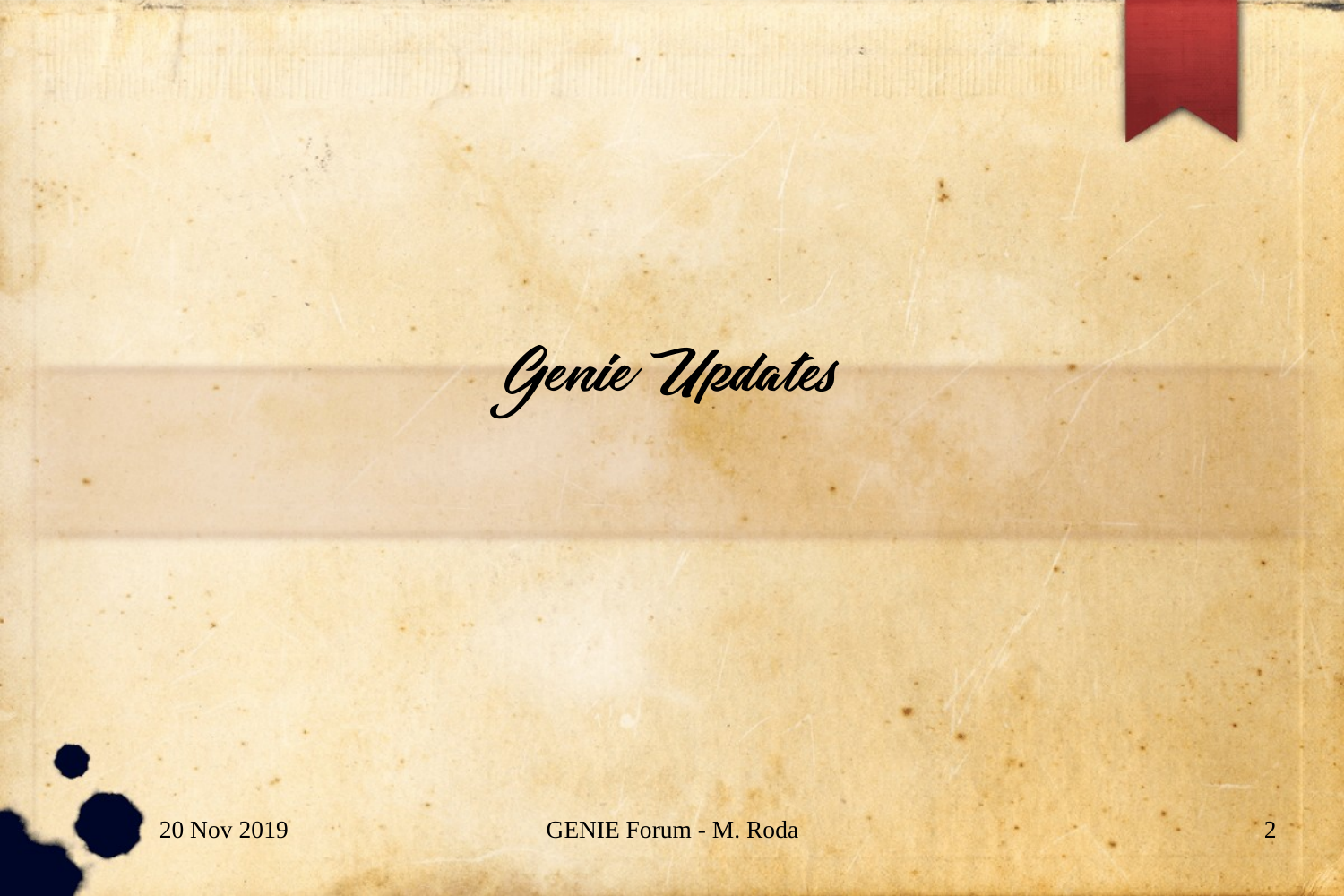

- Things keep getting into the master branch in preparation for v3.2
- Specifically
	- RES bug fixed see last week
	- Update to Boosted dark matter modules
	- new FSI models
		- INCL
		- Geant4
- The complete report (as of today) is available at the usual link <http://releases.genie-mc.org/>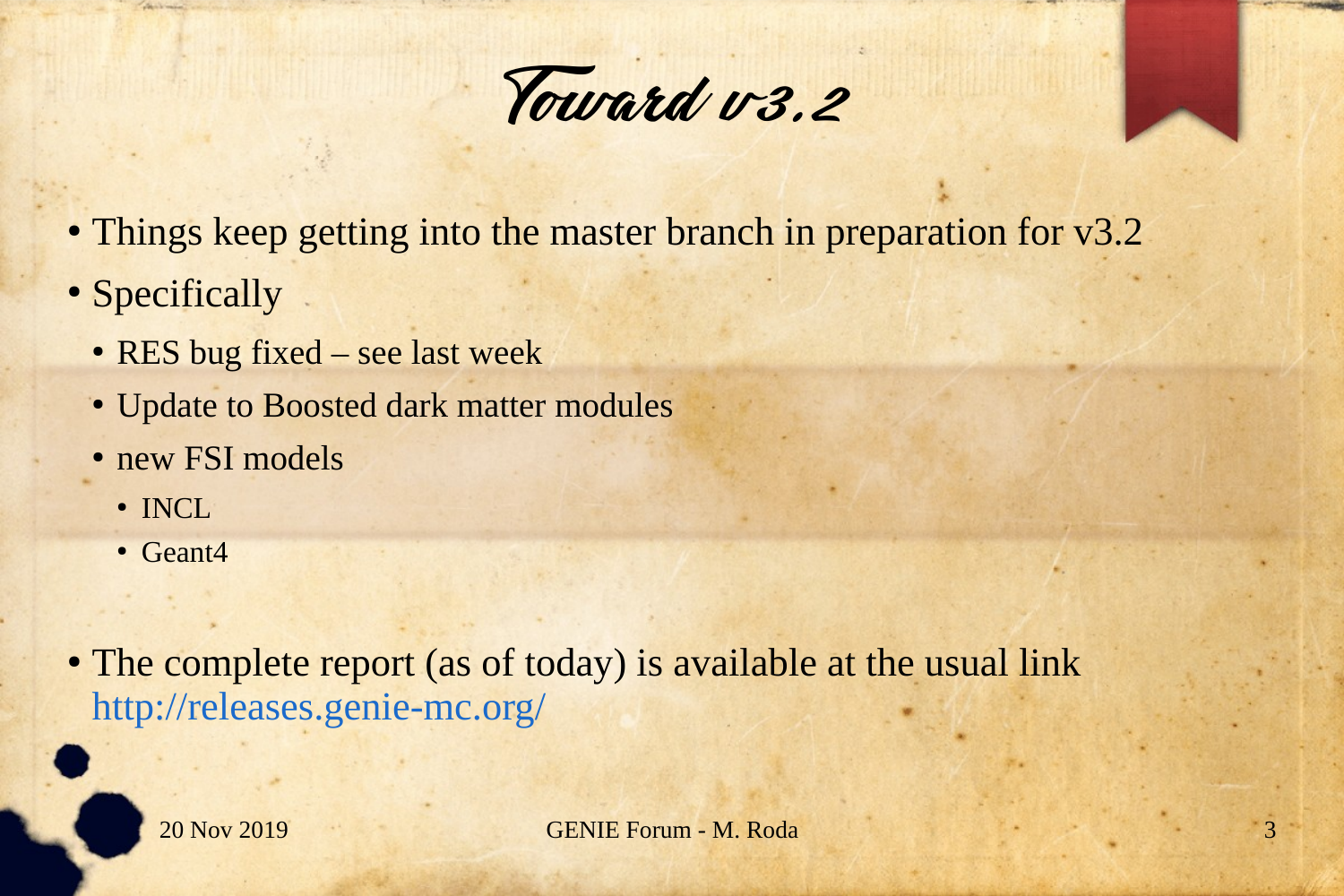## Description of tune output material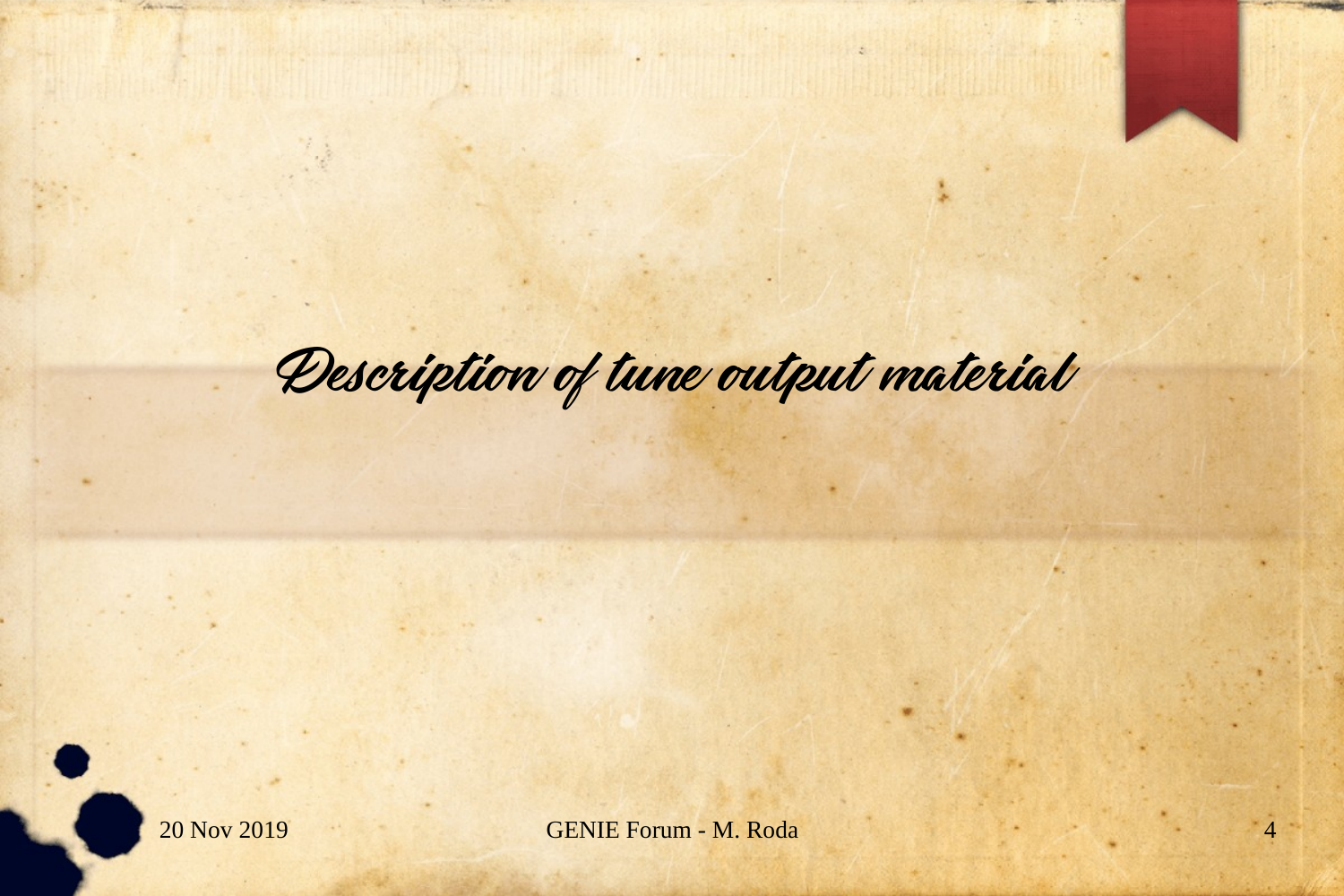This is not an official data release

- A full tune release is not something we believe a good thing to do at this stage
	- General reasons
		- There is no full support as some parameters are not reweightable
		- Whatever error treatment will not be complete
	- Tune Specific reason
	- In this specific tune, one of the parameter is at the edge, so the Jacobian is no zero
	- Errors might not be extracted properly from the fit
- Should not be used in any official context
	- Happy to let you experiment
	- We would like to encourage the development of systems that could reweight all the parameters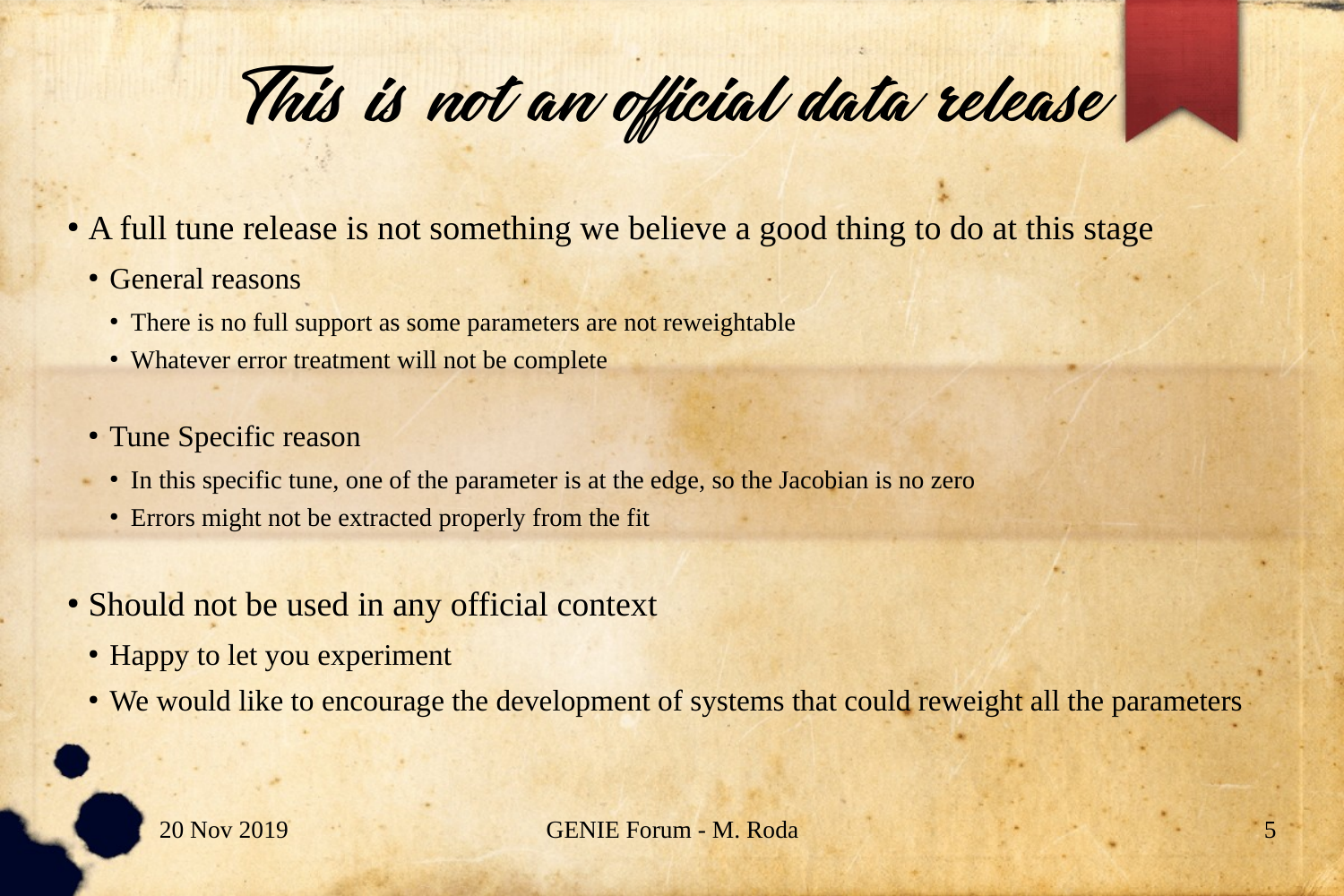## A look toward the future

**2003-2019, GENIE - http://www.genie-mc.org**

- We strongly believe a systematic tuning system is necessary
	- The more models we need to combine the more this becomes crucial
	- List of external dependencies is already not trivial in  $\cdot$  v3.2
		- Some of them are cascades
		- Whose parameters are not reweightable
- Examples from Pythia 8 and AGKY hadronization models
	- Activity already on going
	- Far from being completed / released
		- Yet it should give the right context for this kind of

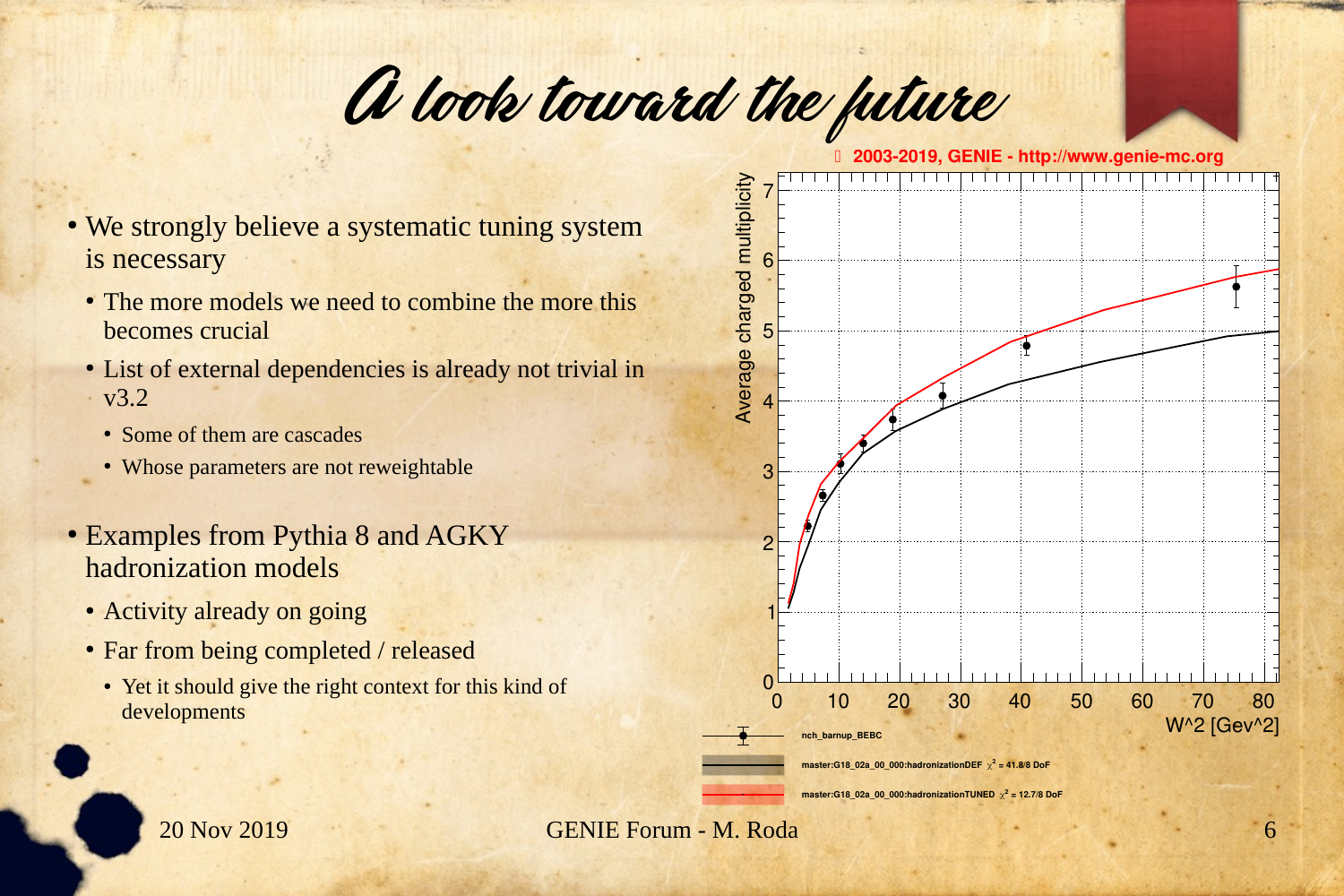

- To describe a tune output we don't need lots of material
	- Results relatively simple ROOT file
	- Some files that can give you the possibility of understanding exactly which points have been used for the fit
		- It is a bit tricky
		- As I said all this material is not supposed to be released
- The material is available at the docdb of today's forum
- I'd like to iterate again that these files are not a tune release
	- The complete results will come with a paper and DOI to be citable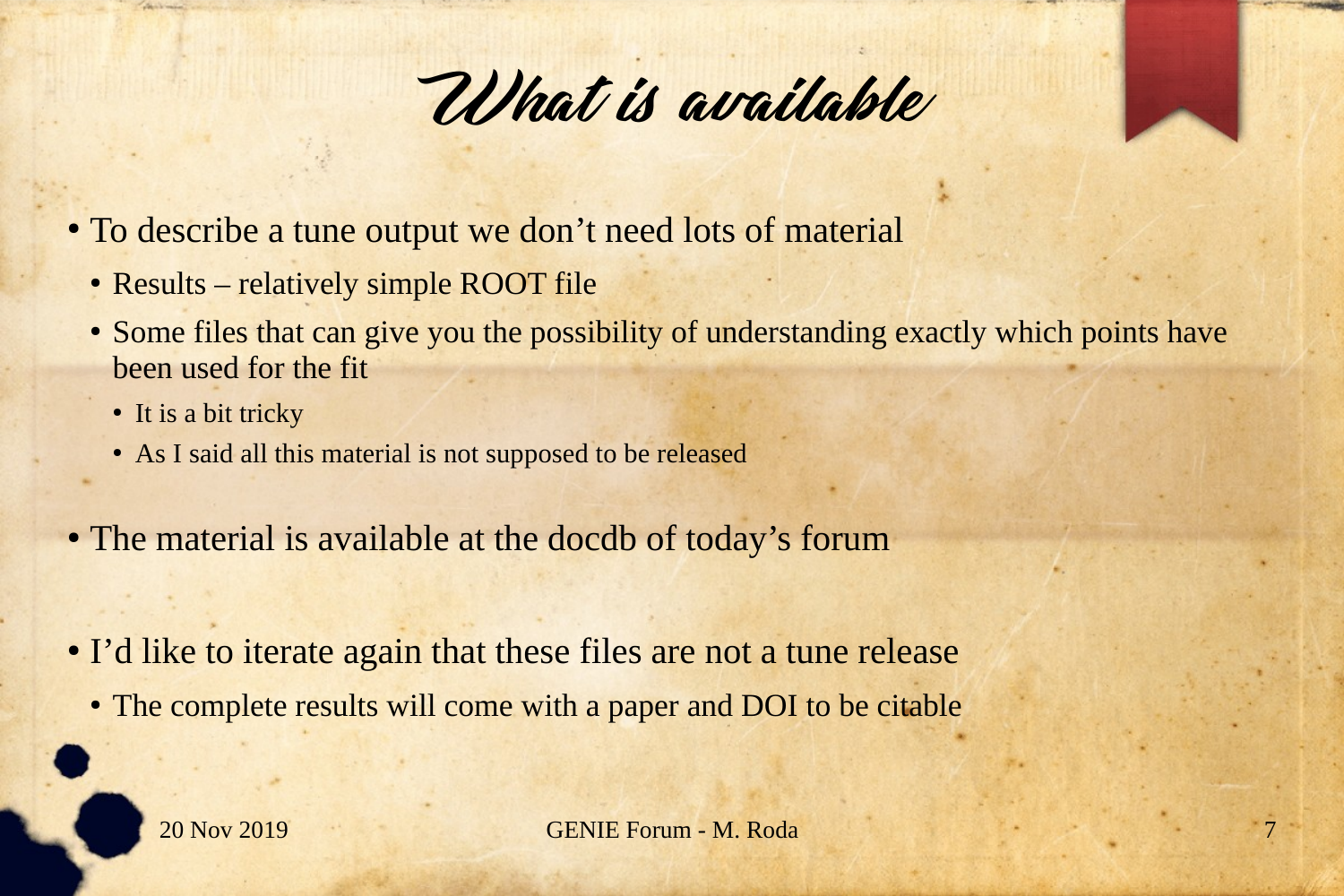

- Tune G18 02a 02 11a
- What you already have is the central values
- Available in \$GENIE/config/G18\_02a/G18\_02a\_02\_11a/CommonParam.xml

| • Wcut             | 1.927882+/-0.091380                     |
|--------------------|-----------------------------------------|
| $\bullet$ RES-Ma   | $1.065041 + (-0.024707$                 |
| $\bullet$ QEL-Ma   | $0.961288 + (-0.031771$                 |
| $\cdot$ R-vp-CC-m2 | $0.007600 + (-0.000000 (+/- 0.000010 )$ |
| $\cdot$ R-vp-CC-m3 | $0.787691$ +/- 0.202721                 |
| $\cdot$ R-vn-CC-m2 | $0.127861 + (-0.020716$                 |
| $\cdot$ R-vn-CC-m3 | $2.114811 + - 0.565942$                 |
| · DIS-XSecScale    | $1.019012 + - 0.054536$                 |
| • RES-CC-XSecScale | $0.877296 + (-0.030771)$                |

• R-vp-CC-m2 is the parameter that is at the limit



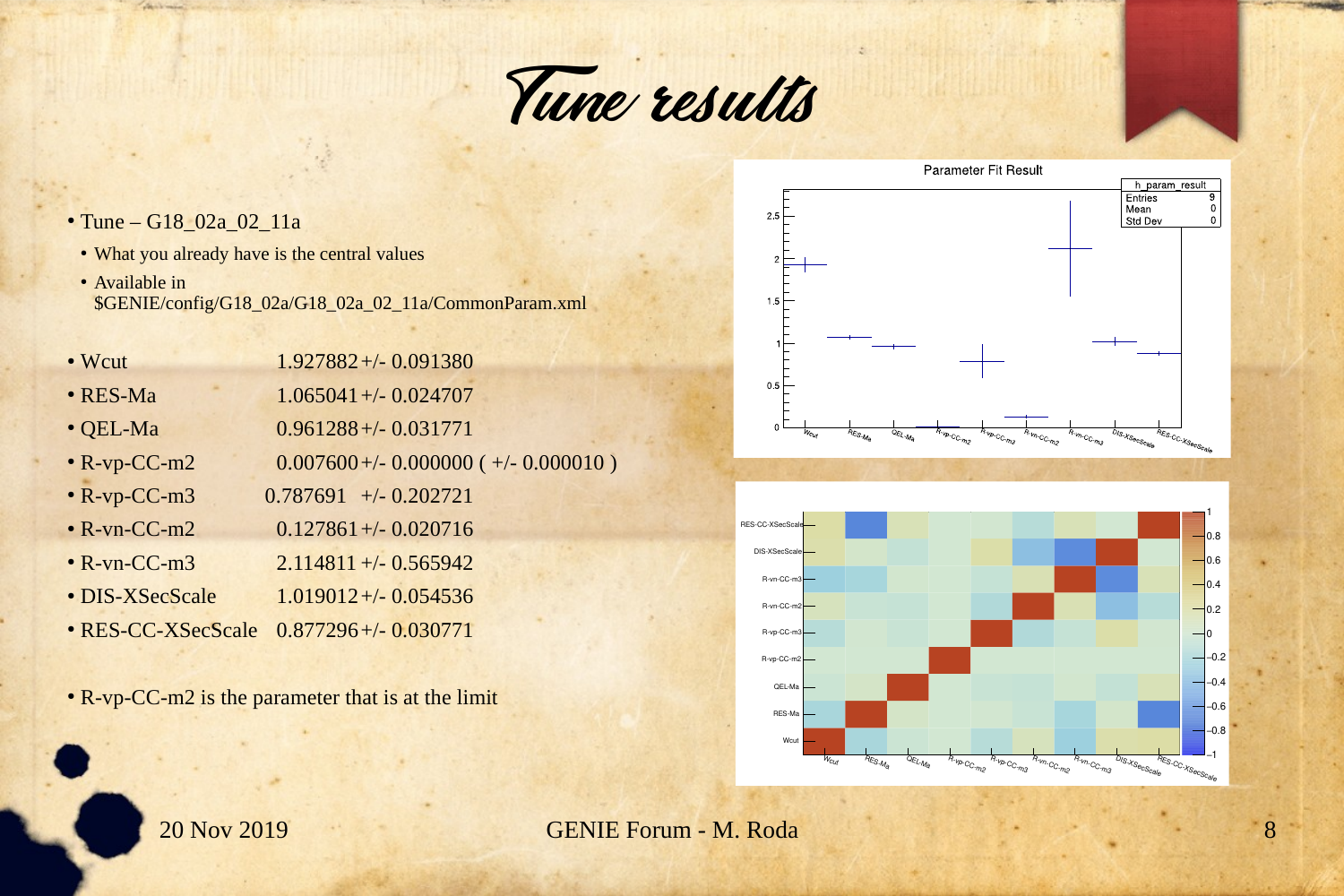

- One parameter in the fit might correspond to more parameters at the generator level
	- The multiplicity issue arises for the R parameters
	- The parameters are implemented as different parameters in the generator
	- Theory suggests that they are supposed to be the same
		- The present fit follow this idea
		- Things might change in the future
- $\cdot$  R-vp-CC-m2
	- DIS-HmultWgt-vp-CC-m2
	- DIS-HmultWgt-vbn-CC-m2
- $\cdot$  R-vp-CC-m3
	- DIS-HmultWgt-vp-CC-m3
	- DIS-HmultWgt-vbn-CC-m3
- $\cdot$  R-vn-CC-m<sub>2</sub> • DIS-HmultWgt-vn-CC-m2
	- DIS-HmultWgt-vbp-CC-m2
- $\cdot$  R-vn-CC-m3
	- DIS-HmultWgt-vn-CC-m3
	- DIS-HMultWgt-vbp-CC-m3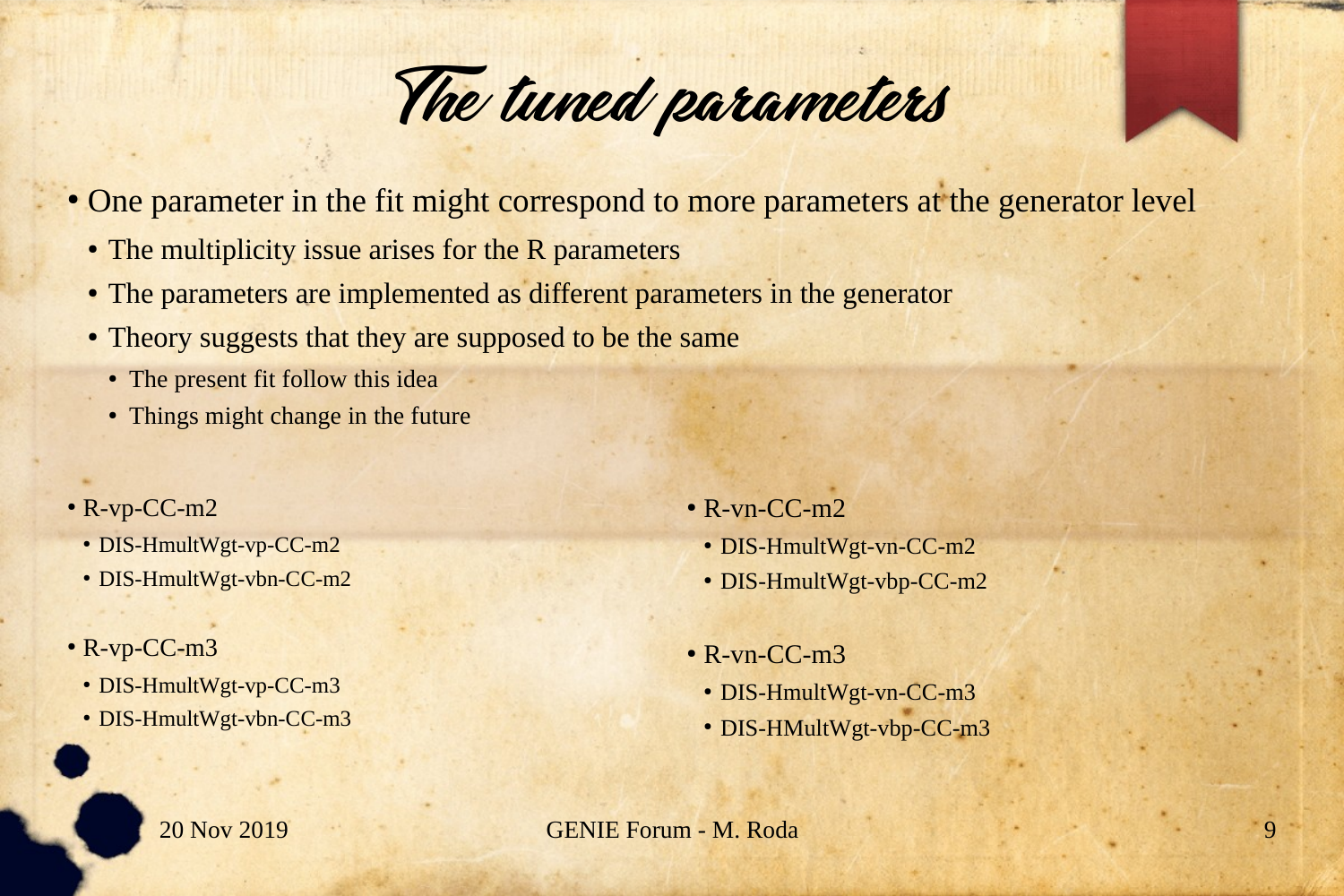Content of the ROOT file

- Central values for each parameter
	- h\_param\_result (the error is the error coming from the fit, see slide 7)
	- Also TvectorD called param\_result
- Full covariance
	- param\_covariance (TmadrixSymD)
	- Histogram format in which the entries are more clear h\_param\_covariance
	- Also available the correlation in h\_param\_correlation
- The predictions of the fit result for each point for which we have the prediction
	- h\_global\_pred\_MC\_err
	- h\_global\_pred\_sys\_err
- Full covariance from the propagation of the errors on the parameters
	- h\_global\_pred\_cov and h\_global\_pred\_cor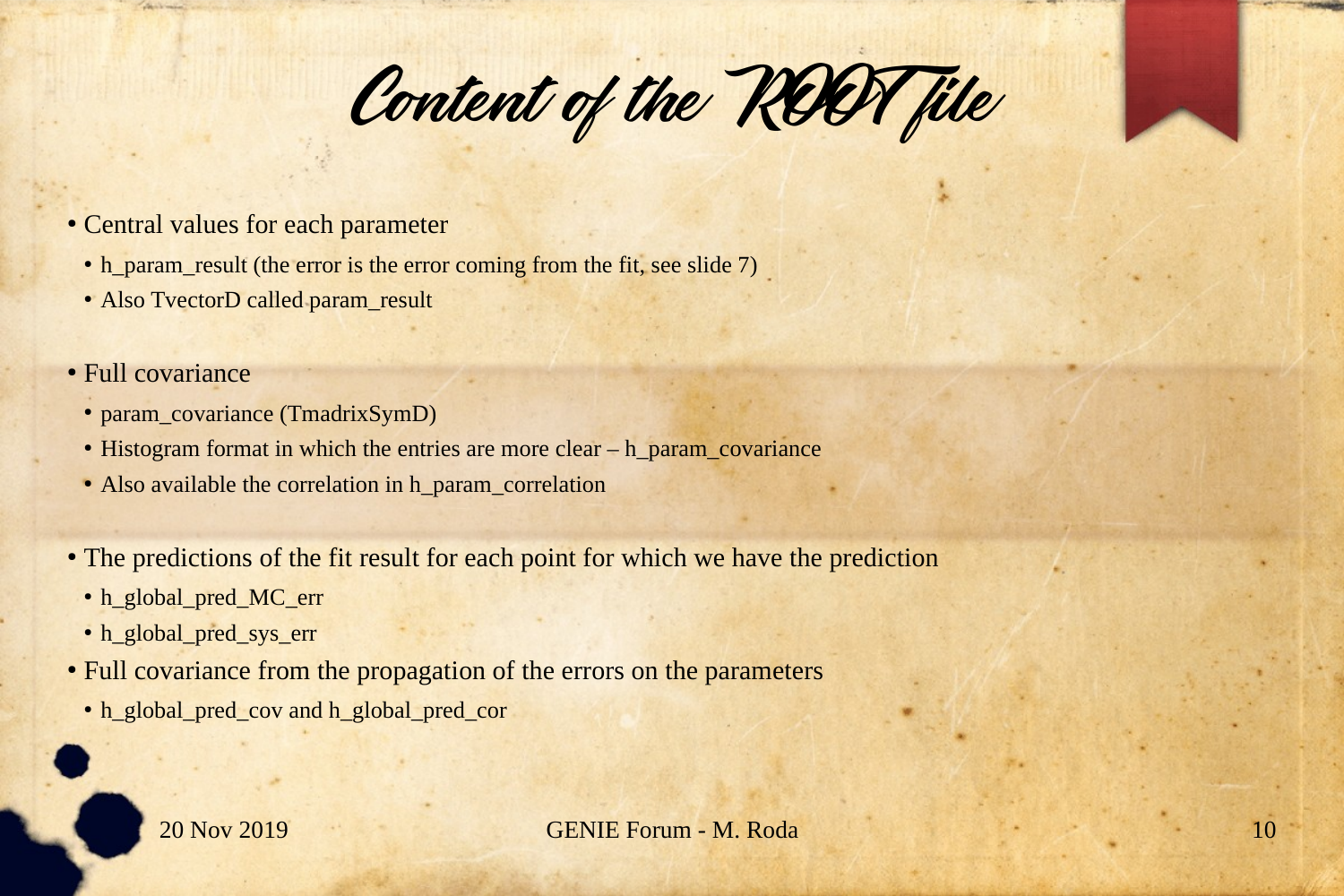Decoding the data we used

• Observables in those files are only identified by a number - the bin number

- The key for the decoding if a point is used and which point it is (according to a paper) is in the weight file
- This is one of the inputs of our fit
- It is what specifies the weight for each data point we use
- For the time being we simply use to switch data on and off (weight 1 or 0)
- Yet the data in the file are presented in the order found in the histogram
- Examples

| • $\#$ /global#19:32 | 0. $\#$ BNL 7FT,4        | $: 0. : 2. \# BNL$ 7FT,4 |
|----------------------|--------------------------|--------------------------|
| • $/global#32:44$    | $0.$ # CCFR, $2^{\circ}$ | $: 0. : 2. \# CCFR, 2$   |

- The first line is commented out so the weight of 0 is not assigned. Those points are used in the fit. It identifies the bins from 19 to 31 included
- The second line is used so those points are assigned a null weight in the fit, they are not used.
- The important things is that both have a key ad the end BNL 7FT,4 and CCFR,2
- The key is based on our database which is not public
- But you can get to a paper citation using the pdf file with the plots as the keys are there as well together with the citations